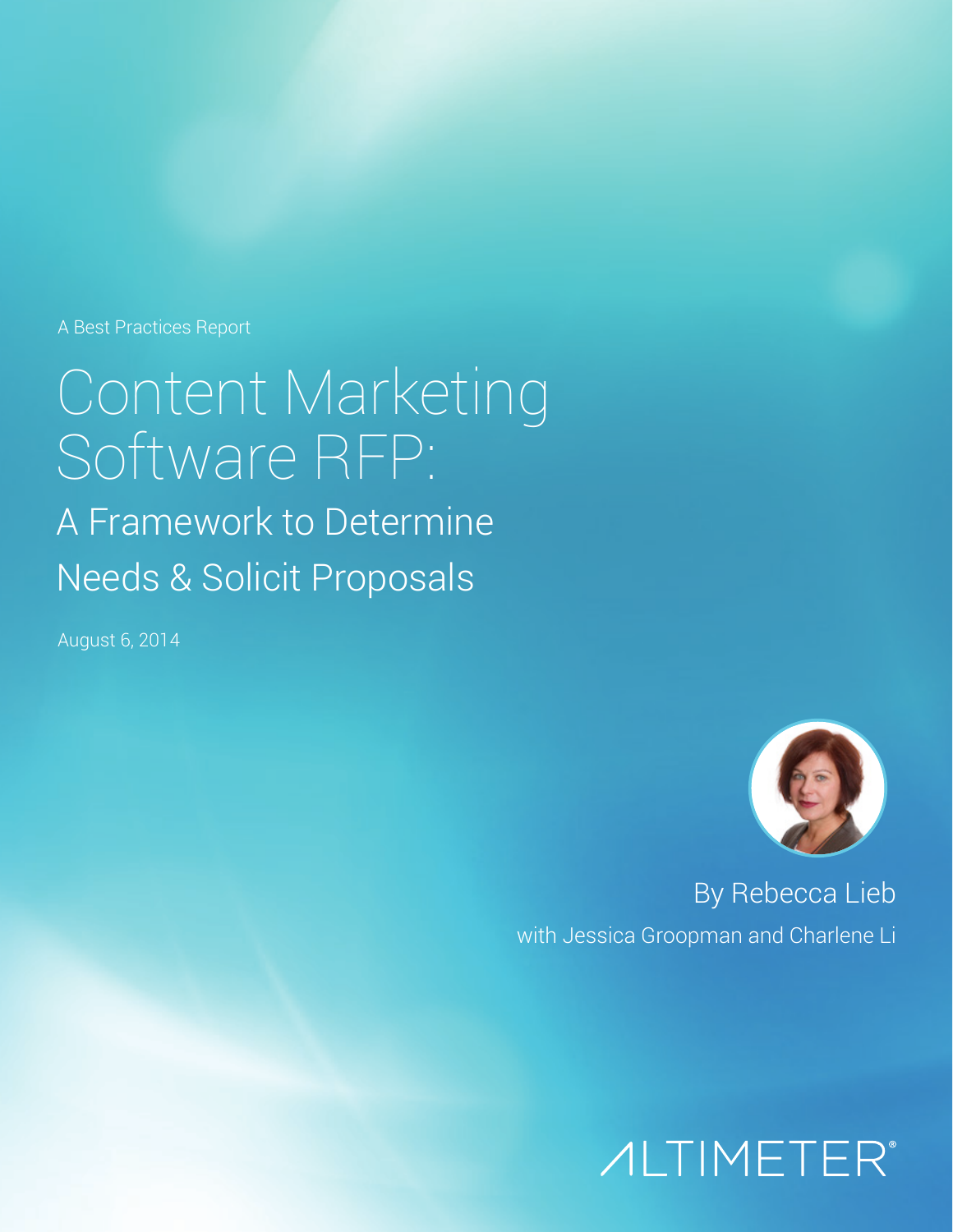# Table of Contents

| <b>Identify Specific Needs for Content Marketing to Aid in Vendor Selection Marketing 4 Ariginal Ariginal Ariginal Ariginal Ariginal Ariginal Ariginal Ariginal Ariginal Ariginal Ariginal Ariginal Ariginal Ariginal Ariginal A</b> |  |
|--------------------------------------------------------------------------------------------------------------------------------------------------------------------------------------------------------------------------------------|--|
|                                                                                                                                                                                                                                      |  |
|                                                                                                                                                                                                                                      |  |
|                                                                                                                                                                                                                                      |  |
|                                                                                                                                                                                                                                      |  |
|                                                                                                                                                                                                                                      |  |
|                                                                                                                                                                                                                                      |  |
|                                                                                                                                                                                                                                      |  |
|                                                                                                                                                                                                                                      |  |

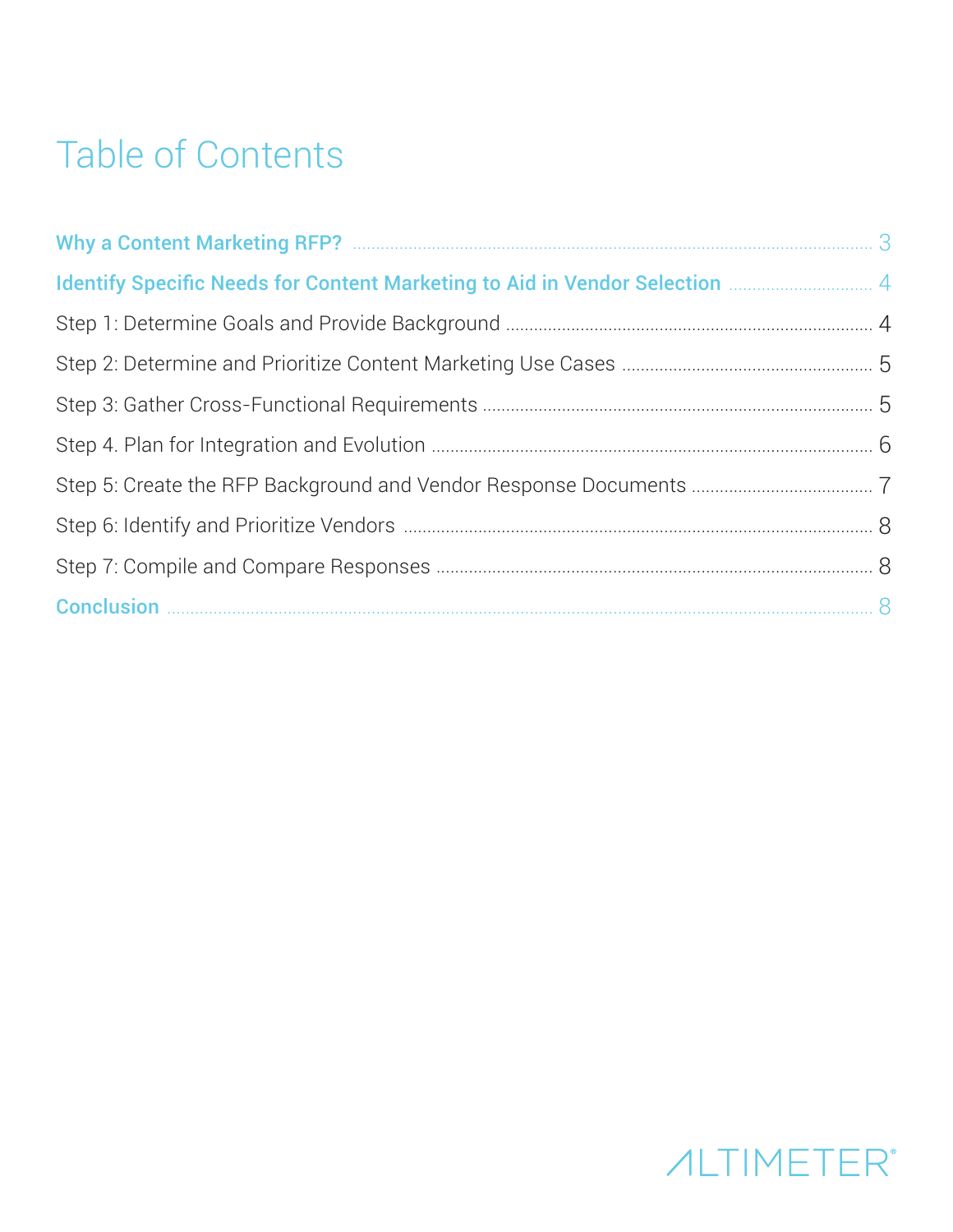# Content Marketing Software RFP: An Introduction

### Why a Content Marketing RFP?

Content is the atomic particle of all marketing  $-$  paid, owned, and earned. Content must be executed correctly for it to be effective across the marketing ecosystem, as well as across the broader enterprise.

Yet content marketing in digital channels is relatively new and therefore poorly understood. It also requires that marketers look around the corner to what the future will bring. In addition, content is bigger than one department. It spans multiple functional groups within and outside of marketing, including CRM, IT, HR, and knowledge management.

As a result, brands cannot yet clearly articulate their content marketing needs to the hundreds of content marketing vendors competing for their business, with new vendors emerging all the time.

Creating a request for proposal (RFP) and asking the right questions of both internal stakeholders and vendors, then, is incredibly difficult from the start. Nor can brands rely entirely on IT for purchasing content solutions, as it is even less familiar with these requirements than marketing is and is typically far removed from the scoping and selection process.

And while marketers are no strangers to the RFP process, existing templates cannot effectively be retrofitted to this task. That's because content marketing presents several specific challenges:

- Establishing content governance, processes, strategy, and interdepartmental coordination
- Matching content software needs to planned investments
- Finding solutions that scale toward the future (e.g., new technologies, vendor partners, or channels)
- Scoping software integration requirements, both with other marketing software and often with enterprise software packages such as CRM or customer data
- Accommodating existing workflows and processes (it's much more difficult to retrofit process to software than the inverse)
- Winnowing down a vendor shortlist, based on who best meets requirements

Brands cannot yet clearly articulate their content marketing needs to the hundreds of content marketing vendors competing for their business, with new vendors emerging all the time.

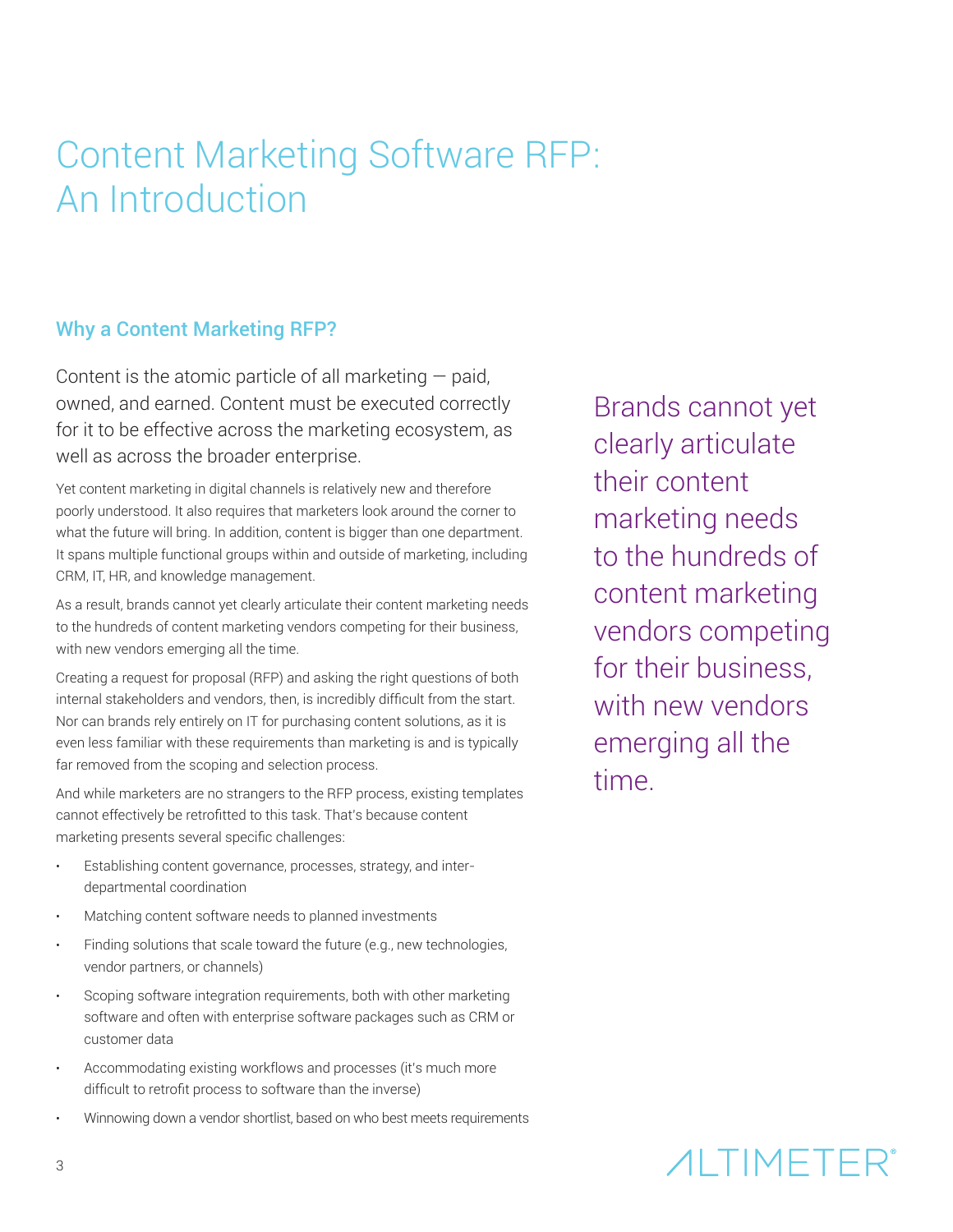## **Identify Specific Needs for Content Marketing to Aid in Vendor Selection**

To help marketers make sense of and document this complex process, we've created a content marketing RFP template, which can be adapted and customized to meet individual requirements, such as a campaign-based RFP or a request for enterprise software. You can also tweak the template to reflect highly specific integration requirements or the needs of individual departments or stakeholders.

The RFP Template reflects the two parts of our recommended process:

- **Part 1:** Conduct an internal assessment of use cases and requirements by asking key stakeholders about their needs and priorities.
- Part 2: Create an RFP to be used externally with vendors based on these needs. It should include an RFP Background (completed by the marketer) and an RFP Vendor Response sheet.

Below are specific instructions on how to use the template as part of your content marketing RFP creation process. These seven steps, outlined in Figure 1, will guide you through a comprehensive requirements gathering and vendor analysis process aimed at selecting the best-suited content marketing solution for your organization's current and future needs.

#### Step 1: Determine Goals and Provide Background

Because content marketing is still nascent, this initial step helps align the organization with the RFP process. Write a brief that includes project goals/ objectives of the project, your initial deployment approach, the competitive landscape (if relevant), and an implementation timeline.

For example, one goal could be to streamline content creation throughout marketing to reduce duplicated efforts. Or you may want to syndicate existing content across multiple websites and use analytics to optimize content for greater visibility. A thorough brief also helps the software vendors understand goals, targets, and unique challenges



**Figure 1** Seven Steps of Content Marketing Software Selection

Source: Altimeter Group

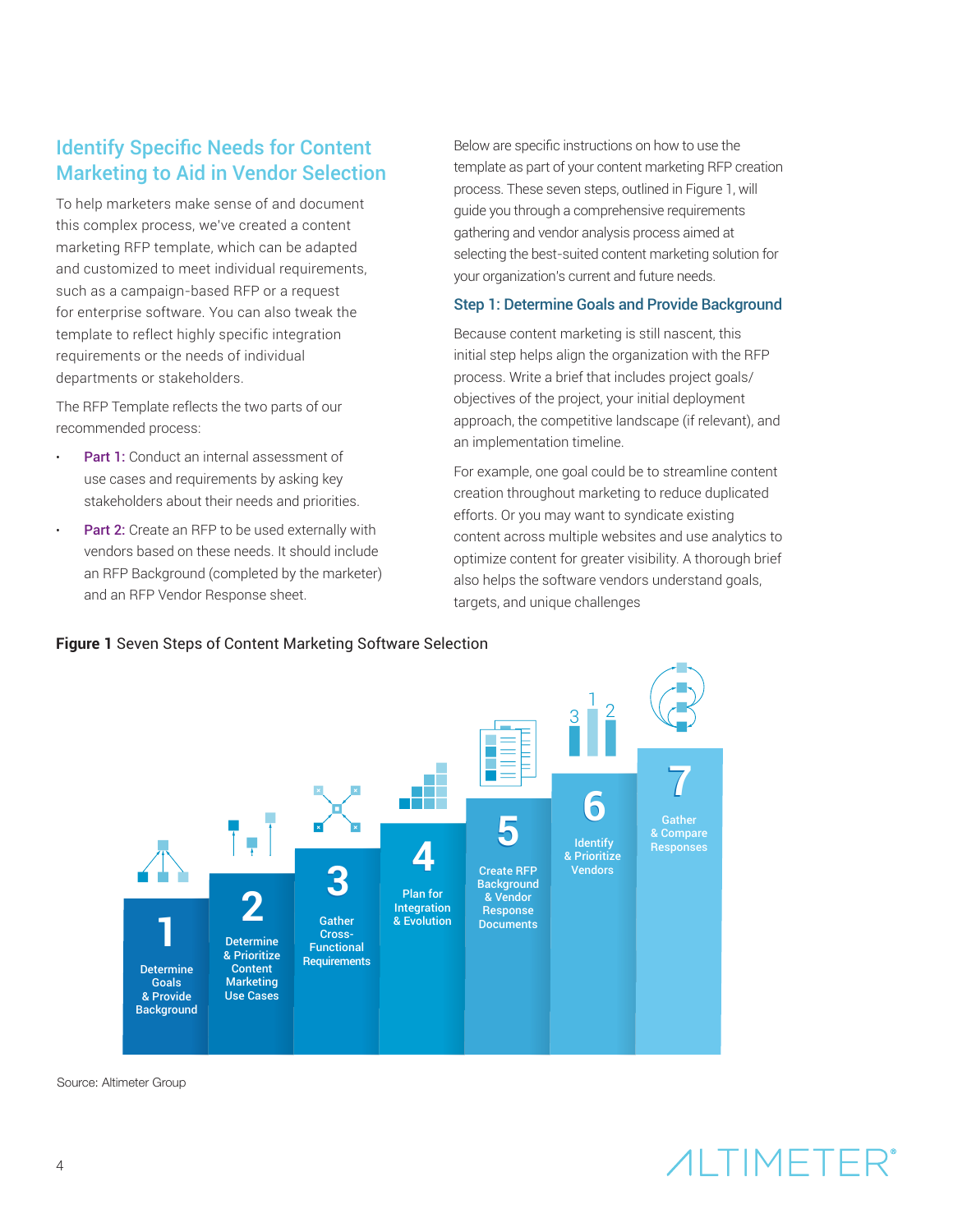Once developed, add the goals and any additional background to the "Stakeholder Feedback" tab, which you will use to solicit feedback from key stakeholders.

#### Step 2: Determine and Prioritize Content **Marketing Use Cases**

The next step is to determine which use cases apply to your project. The template reflects the framework outlined in Altimeter's report The Content *[Marketing Software Landscape: Marketer Needs and](http://www.altimetergroup.com/content-marketing-software-landscape/)  [Vendor Solutions](http://www.altimetergroup.com/content-marketing-software-landscape/)*, which explains how to identify marketers' needs against eight use cases, each containing numerous subcategories and integration considerations (see Figure 2).1

A key part of your RFP process is determining which use cases and subcategory features are most important to your organization. Very rarely does an RFP address all eight use cases; you can

**Figure 2** Content Marketing Use Cases and Subcategories

reduce the complexity of your process by selecting from the start only those use cases that most apply to your organization's content needs. To help identify use cases, look at the subcategories within each use case and assess which needs apply to your organization.

In the "Stakeholder Feedback" tab of the RFP Template, you have the option of including all or just some of the use cases, asking stakeholders to rate how important each area is to help determine prioritization for the organization.

#### Step 3: Gather Cross-Functional Requirements

Now that you have the broad outlines of your organization's content needs, identify stakeholders and end users and solicit them for their requirements, input, and collaboration by circulating the "Stakeholder Feedback" tab of the RFP Template.



Source: Altimeter Group

# *AI TIMETER®*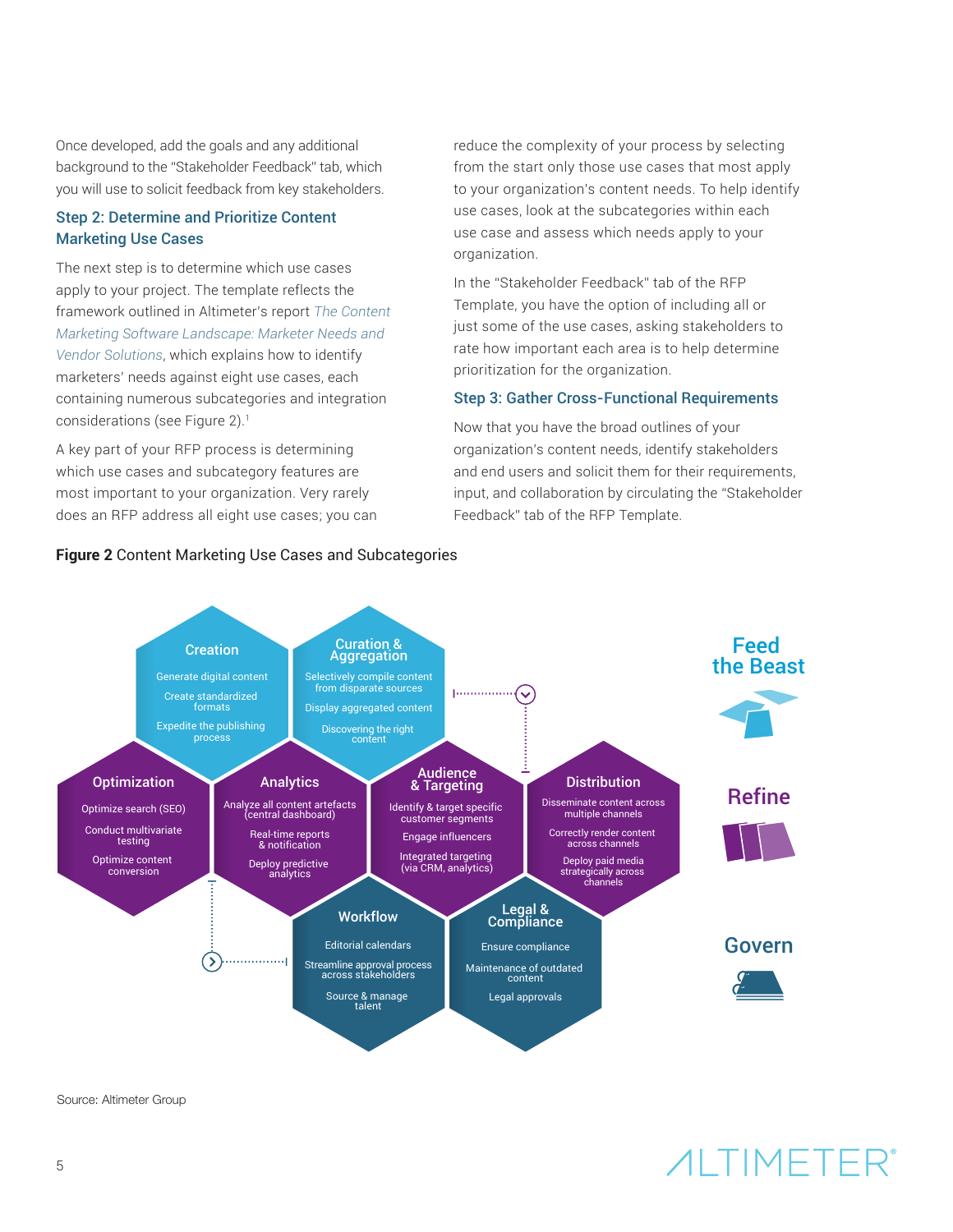It's important to gather requirements across teams, both cross-functionally and across workflows. Some brands actually submit mini internal RFPs or surveys to stakeholders to help gain very specific documented input on needs, pain points, and feature requests. Not only does this step help identify needs you may have overlooked, but collaboration also creates a sense of ownership and facilitates end-user adoption, especially when compared to having tools foisted upon the teams that will have to use them. Gather all of the stakeholders' responses in the "Consolidated Feedback" tab so that it's in one place and easy to review.

It's worth noting that steps 3 and 4 are often conducted in tandem; crossfunctional requirements help build out integration needs unforeseen by marketing functions.

#### Step 4. Plan for Integration and Evolution

Integration considerations are essential because of the consolidation driven by converged media, as well as the evolution of content stacks, end-to-end content marketing solutions akin to ad stacks. Each content marketing use case comes with a host of potential integration issues. Identifying essential integrations can help refine your final list of prospective vendors. Content marketing software integration considerations are tripartite:

- 1. Integration with marketing systems: This includes legacy and existing marketing-related systems, such as CRM, social listening tools, content management systems (CMS), digital asset management (DAM) solutions, marketing automation, and so on. Integration requirements with other marketing systems are critical and typically comprise the most immediate integration needs when implementing new content marketing software.
- 2. Integration with enterprise systems: This includes legacy and existing enterprise systems that support or could support content marketing processes (e.g., management, workflow, analytics, etc.). Examples include internal communications platforms, corporate intelligence, and internal collaboration networks. Depending on organizational needs, enterprise system integration may be an immediate or a longer-term priority.
- 3. **Future integrations:** While *future* will hold different definitions for different organizations, remember to consider how the business and IT roadmap will impact integration needs down the road. Also consider external forces, emerging technology platforms, changing capabilities, and device types.

It's important to gather requirements across teams, both crossfunctionally and across workflows.

# *AI TIMETER®*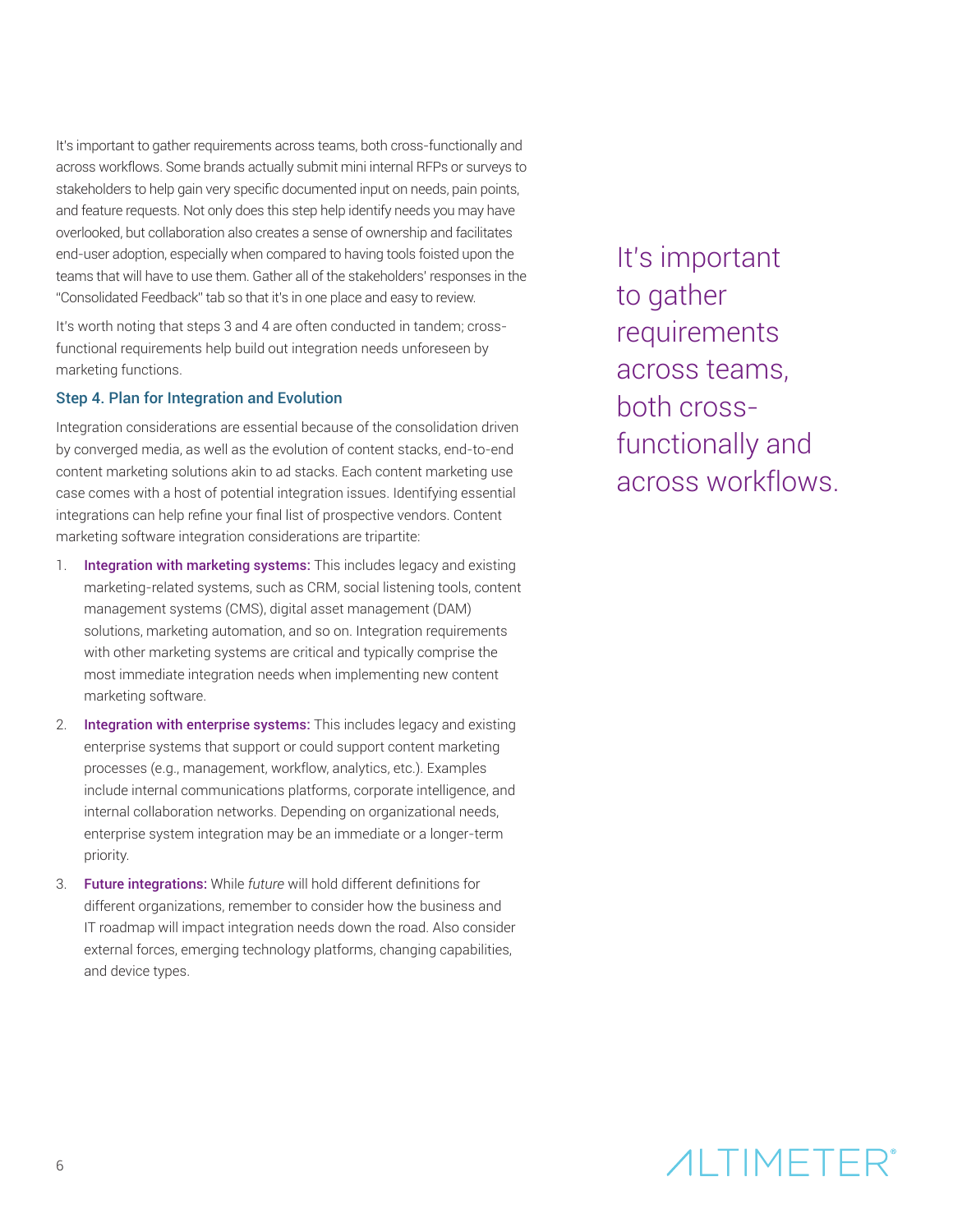It's important to gather requirements across teams, both cross-functionally and across workflows. Some brands actually submit mini internal RFPs or surveys to stakeholders to help gain very specific documented input on needs, pain points, and feature requests. Not only does this step help identify needs you may have overlooked, but collaboration also creates a sense of ownership and facilitates end-user adoption, especially when compared to having tools foisted upon the teams that will have to use them. Gather all of the stakeholders' responses in the "Consolidated Feedback" tab so that it's in one place and easy to review.

It's worth noting that steps 3 and 4 are often conducted in tandem; cross-functional requirements help build out integration needs unforeseen by marketing functions.



**Figure 3** Content Marketing Integration Needs

Source: Altimeter Group

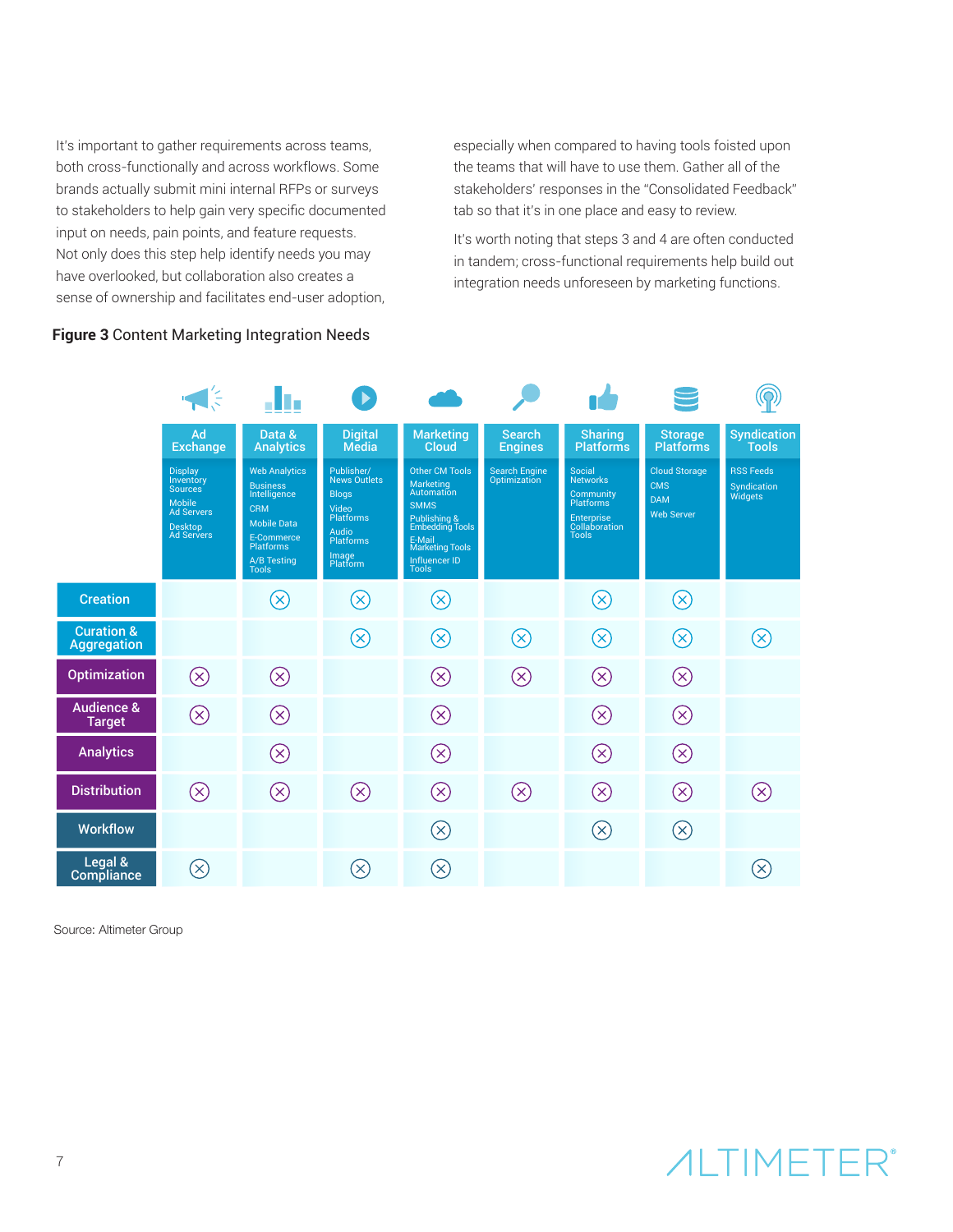#### Step 5: Create the RFP Background and Vendor **Response Documents**

The goal of any RFP is to bring structure to the procurement process. Each step outlined above provides you with the requirements needed to build as realistic and complete a picture of your current and future needs. Framing good questions around strategies, needs, and business objectives results in better answers from vendors, especially when an industry sector is new, crowded, diverse, and inconsistent and is undergoing rapid change and upheaval.

The Background also provides company and background information, current tools, and integration needs, enabling vendors to respond to the bigger picture. You should also include the decision-making timeline and any evaluation criteria or budget information that you would like to share.

Clearly outline out all requirements as they apply to each use case (feel free to edit out those that are not relevant). Pay special attention to integration requirements, from both the internal stakeholder input and the RFP appendix, which contains a more detailed list of the types of integrations most common in content marketing technology.

Two sheets in the RFP Template can help with this process:

- The RFP Background sheet provides details about the strategy and approach to content marketing.
- The RFP Vendor Response sheet contains specific requirements and questions to be answered by identified vendors (see step 6).

#### Step 6: Identify and Prioritize Vendors

Having prioritized use cases and integration requirements, you now must figure out which vendors can satisfy the requirements of those use cases. Altimeter requested information from 110 content marketing vendors, and 53 provided responses to our extensive survey. Each vendor was not only asked which use cases their platform supports but also asked to force rank the use cases they support best.

The results are summarized in the appendix of *[The Content](http://www.altimetergroup.com/content-marketing-software-landscape/) [Marketing Software Landscape: Marketer Needs and](http://www.altimetergroup.com/content-marketing-software-landscape/)  [Vendor Solutions](http://www.altimetergroup.com/content-marketing-software-landscape/)*. Look at your own prioritized use cases developed in step 4, and see which vendors should be on your shortlist because their priorities match your own. Also consider working with multiple small vendors that provide point solutions, because they may concentrate on key use cases that are important to your content marketing organization.

#### Step 7: Compile and Compare Responses

With your responses in hand, you can begin to compare your options. Consolidate and review all responses to the RFP in the "Consolidated Vendor Response tab of the RFP Template. At the end of the process, follow up with all of the vendors and provide feedback to those not selected, because you may want to work with them in the future. The information gathered can provide you with pointed feedback and documentation.

### Conclusion

We hope the RFP template will serve as a substantial foundation for matching technology solutions with your content requirements.

Business technology investments are complex, and content marketing software is no exception. It's worth noting that there is likely no content marketing software on the market today that will perfectly address every current and future requirement; concessions may be necessary and prioritization is key. As digital marketing continues to evolve, so too will business needs, tactics, and the technologies needed to harness it.

# *AITIMETER®*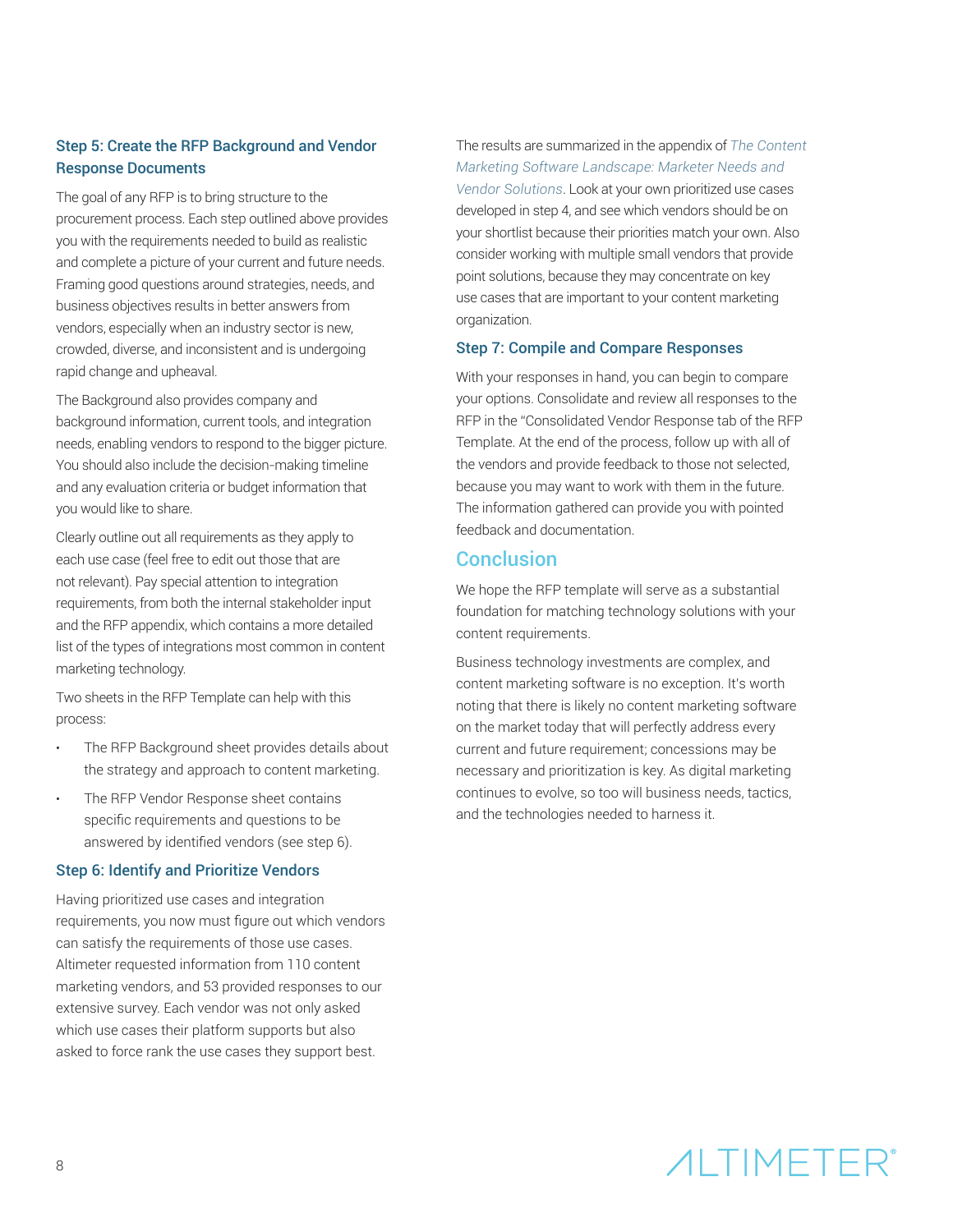## Appendix A: Content Marketing Software RFP Template

Below is a preview of Altimeter's Content Marketing Software RFP Template. For your convenience we've provided this template as an Excel spreadsheet that you can edit to fit the needs of your organization. The full template consists of multiple tabs, outlining requirements across each phase of the content marketing software selection process.

This template follows a 4-phase approach for content marketing software selection:

- Phase 1: Collect Stakeholder Feedback
- Phase 2: Combined Stakeholder Feedback
- Phase 3: Submit the RFP Background & Collect RFP Vendor Responses
- Phase 4: Combined Vendor Responses

You can download this template at: [http://www.altimetergroup.com/content-marketing-rfp.xlsx](http://bit.ly/altimeter-cmrfp).

|          | <b>D30</b>               | $\odot$<br>$f_{\mathbf{x}}$<br>O<br>$\blacksquare$ |                                                                                                                                                                                                                                                                                                                                                                    |                          |                        |
|----------|--------------------------|----------------------------------------------------|--------------------------------------------------------------------------------------------------------------------------------------------------------------------------------------------------------------------------------------------------------------------------------------------------------------------------------------------------------------------|--------------------------|------------------------|
|          | $\mathbf{A}$             |                                                    |                                                                                                                                                                                                                                                                                                                                                                    | Ð                        |                        |
|          | <b>Category</b>          | <b>Questions</b>                                   | <b>Question or Request for Information</b>                                                                                                                                                                                                                                                                                                                         | <b>Marketer Response</b> | <b>Vendor Response</b> |
|          | 41 Use Case Requirements |                                                    | Delete any categories or subcategories that do not apply to your<br>technology needs.                                                                                                                                                                                                                                                                              |                          |                        |
| 42       | <b>Creation</b>          |                                                    |                                                                                                                                                                                                                                                                                                                                                                    |                          |                        |
| 43<br>44 |                          | Our Creation Requirements                          | Describe your workflow when it comes to creating content:<br>1. Generating digital content<br>2. Creating standardized content formats<br>3. Expediting the publishing process<br>What specific creation pains are you trying to solve with new content<br>marketing software? Describe your wishlist for creation workflow<br>capabilities.                       |                          |                        |
| 45       |                          |                                                    |                                                                                                                                                                                                                                                                                                                                                                    |                          |                        |
| 46       |                          | Vendor's Ability to Create                         | Does vendor provide content?                                                                                                                                                                                                                                                                                                                                       |                          |                        |
| 47       |                          |                                                    | If yes, licensed content? Non-licensed (custom) content?                                                                                                                                                                                                                                                                                                           |                          |                        |
| 48       |                          |                                                    | If work with outside content sources, who are your preferred<br>partners/vendors?                                                                                                                                                                                                                                                                                  |                          |                        |
| 49       |                          |                                                    | Do you offer a Content Management Solution (CMS) as part of your<br>software package?                                                                                                                                                                                                                                                                              |                          |                        |
| 50       |                          |                                                    | Do you offer a Digital Asset Management (DAM) Solution as part of your<br>software package?                                                                                                                                                                                                                                                                        |                          |                        |
| 51       |                          |                                                    | With what frequency is your tool able to publish content?<br>(Indicate it/how your software serves the following today)                                                                                                                                                                                                                                            |                          |                        |
|          |                          | Specific Creation Needs:                           | Concept/Creative Submissions<br>Template/Layout/Design Capabilities<br>(Custom) Branded Content Creation<br>Image Editing<br><b>Video Editing</b><br>Non-CMS Publishing Platform<br><b>Publishing Platform</b>                                                                                                                                                     |                          |                        |
| 52<br>53 |                          |                                                    |                                                                                                                                                                                                                                                                                                                                                                    |                          |                        |
|          | <b>Curation &amp;</b>    |                                                    |                                                                                                                                                                                                                                                                                                                                                                    |                          |                        |
|          | 54 Aggregation           |                                                    |                                                                                                                                                                                                                                                                                                                                                                    |                          |                        |
| 55       |                          | Our Curation & Aggregation Requirements            | Describe your workflow when it comes to curating and/or aggregating<br>content:<br>1. Compiling content from disparate sources<br>2. Displaying aggregated content<br>3. Discovering the right content (for ideas, for sharing)<br>4. Offering content licensed from a variety of publishers                                                                       |                          |                        |
| 56       |                          |                                                    | What specific curation/aggregation pains are you trying to solve with new<br>content marketing software? Describe your wishlist for curation workflow<br>capabilities.                                                                                                                                                                                             |                          |                        |
| 57       |                          |                                                    |                                                                                                                                                                                                                                                                                                                                                                    |                          |                        |
| 58       |                          | Vendor's Ability to Curate & Aggregate             | Does vendor provide curated or aggregated content?                                                                                                                                                                                                                                                                                                                 |                          |                        |
| 59       |                          |                                                    | If the vendor works with outside sources for curation, who are your<br>preferred partners/vendors?<br>(indicate it/how your software serves the following today)<br>Curation (i.e., collecting, organizing, and displaying information relevant<br>to a particular topic or area of interest)<br>Anneonation /i.a. nomedian and sublishing sundicated wah contant) |                          |                        |

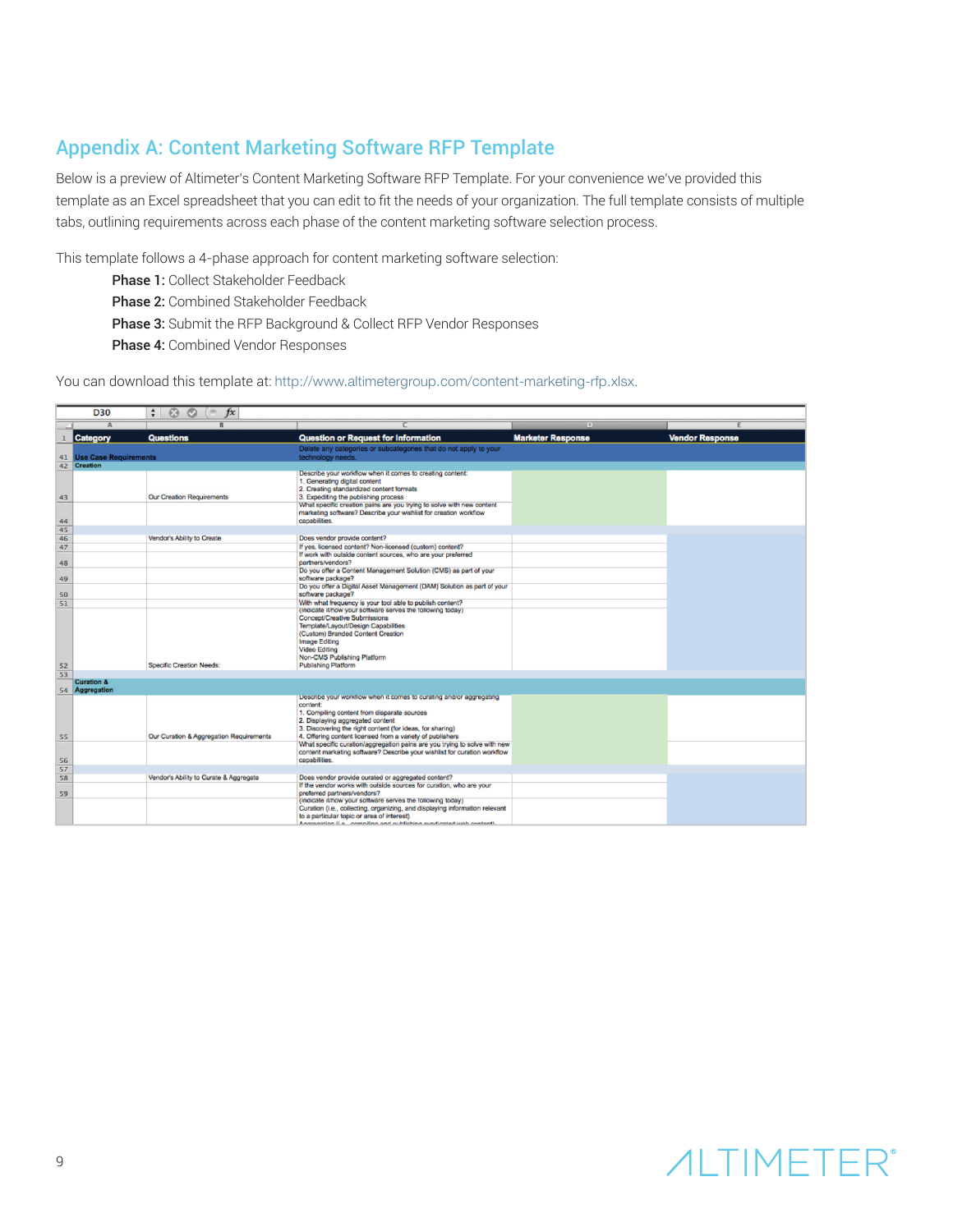#### **Endnotes**

1 Rebecca Lieb, *The Content Marketing Software Landscape: Marketer Needs and Vendor Solutions* (Altimeter, May 2014), [http://www.altimetergroup.com/content-marketing-software](http://www.altimetergroup.com/content-marketing-software-landscape)[landscape](http://www.altimetergroup.com/content-marketing-software-landscape).

#### **Acknowledgements**

Special thanks to Charlene Li, Christine Tran, Vladimir Mirkovic, Cheryl Knight, Erin Brenner, and Alec Wagner

We would also like to thank the following for their insights and expertise:

Carlos Abler, Online Content Strategy, *3M Global eTransformation*

Michael Brenner, Head of Strategy, *Newscred*

Joe Chernov, VP of Content, *Hubspot*

We also drew inspiration from a content marketing RFP template published by Percolate earlier this year: [http://](http://contentmarketingrfp.com) [contentmarketingrfp.com](http://contentmarketingrfp.com).

#### **Open Research**

This independent research report was 100% funded by Altimeter Group. This report is published under the principle of Open Research and is intended to advance the industry at no cost. This report is intended for you to read, utilize, and share with others; if you do so, please provide attribution to Altimeter Group.

#### Permissions

The Creative Commons License is Attribution-Noncommercial-Share Alike 4.0 United States at [http://creativecommons.org/](http://creativecommons.org/licenses/by-nc-sa/4.0) [licenses/by-nc-sa/4.0](http://creativecommons.org/licenses/by-nc-sa/4.0).

#### Disclaimer

ALTHOUGH THE INFORMATION AND DATA USED IN THIS REPORT HAVE BEEN PRODUCED AND PROCESSED FROM SOURCES BELIEVED TO BE RELIABLE, NO WARRANTY EXPRESSED OR IMPLIED IS MADE REGARDING THE COMPLETENESS, ACCURACY, ADEQUACY, OR USE OF THE INFORMATION. THE AUTHORS AND CONTRIBUTORS OF THE INFORMATION AND DATA SHALL HAVE NO LIABILITY FOR ERRORS OR OMISSIONS CONTAINED HEREIN OR FOR INTERPRETATIONS THEREOF. REFERENCE HEREIN TO ANY SPECIFIC PRODUCT OR VENDOR BY TRADE NAME, TRADEMARK, OR OTHERWISE DOES NOT CONSTITUTE OR IMPLY ITS ENDORSEMENT, RECOMMENDATION, OR FAVORING BY THE AUTHORS OR CONTRIBUTORS AND SHALL NOT BE USED FOR ADVERTISING OR PRODUCT ENDORSEMENT PURPOSES. THE OPINIONS EXPRESSED HEREIN ARE SUBJECT TO CHANGE WITHOUT NOTICE.